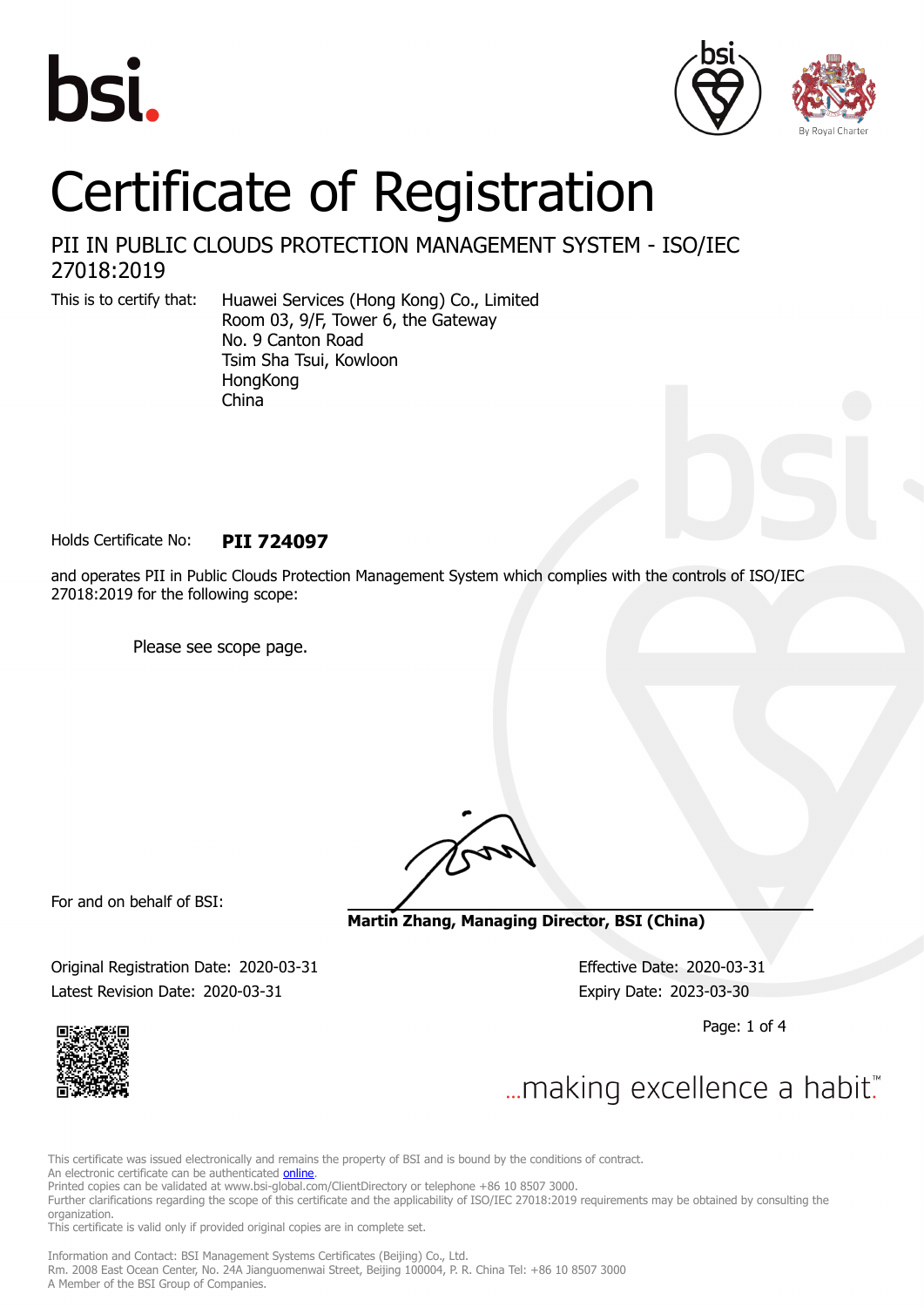Certificate No: **PII 724097**

## Registered Scope:

The provision of business operation and maintenance services of Huawei Mobile Services in Asia(exclude Japan, Korea, China Domestic areas), Africa, Latin America and Russia areas, including: HUAWEI AppGallery, HUAWEI WALLET, HUAWEI BROWSER, HUAWEI ASSISTANT, and HUAWEI ADS. The provision of business operation and maintenance services of Huawei Mobile Services in Asia(exclude Japan, Korea, China Domestic areas), Africa and Latin America areas, including: HUAWEI ID, HUAWEI MOBILE CLOUD, HUAWEI AppGallery Connect, HUAWEI THEMES, HUAWEI APPADVISOR, HUAWEI IAP, and HUAWEI HEALTH. The provision of business operation services of HMS CORE in Asia(exclude Japan, Korea, China Domestic areas), Africa and Latin America areas. This is in accordance with the Statement of Applicability version 1.4 issued on March 2, 2020. (ref. ISO27001:2013 certificate number IS 724096)

Original Registration Date: 2020-03-31 Effective Date: 2020-03-31 Latest Revision Date: 2020-03-31 Expiry Date: 2023-03-30

Page: 2 of 4

This certificate was issued electronically and remains the property of BSI and is bound by the conditions of contract. An electronic certificate can be authenticated **[online](https://pgplus.bsigroup.com/CertificateValidation/CertificateValidator.aspx?CertificateNumber=PII+724097&ReIssueDate=31%2f03%2f2020&Template=cnen)**. Printed copies can be validated at www.bsi-global.com/ClientDirectory or telephone +86 10 8507 3000.

Further clarifications regarding the scope of this certificate and the applicability of ISO/IEC 27018:2019 requirements may be obtained by consulting the organization. This certificate is valid only if provided original copies are in complete set.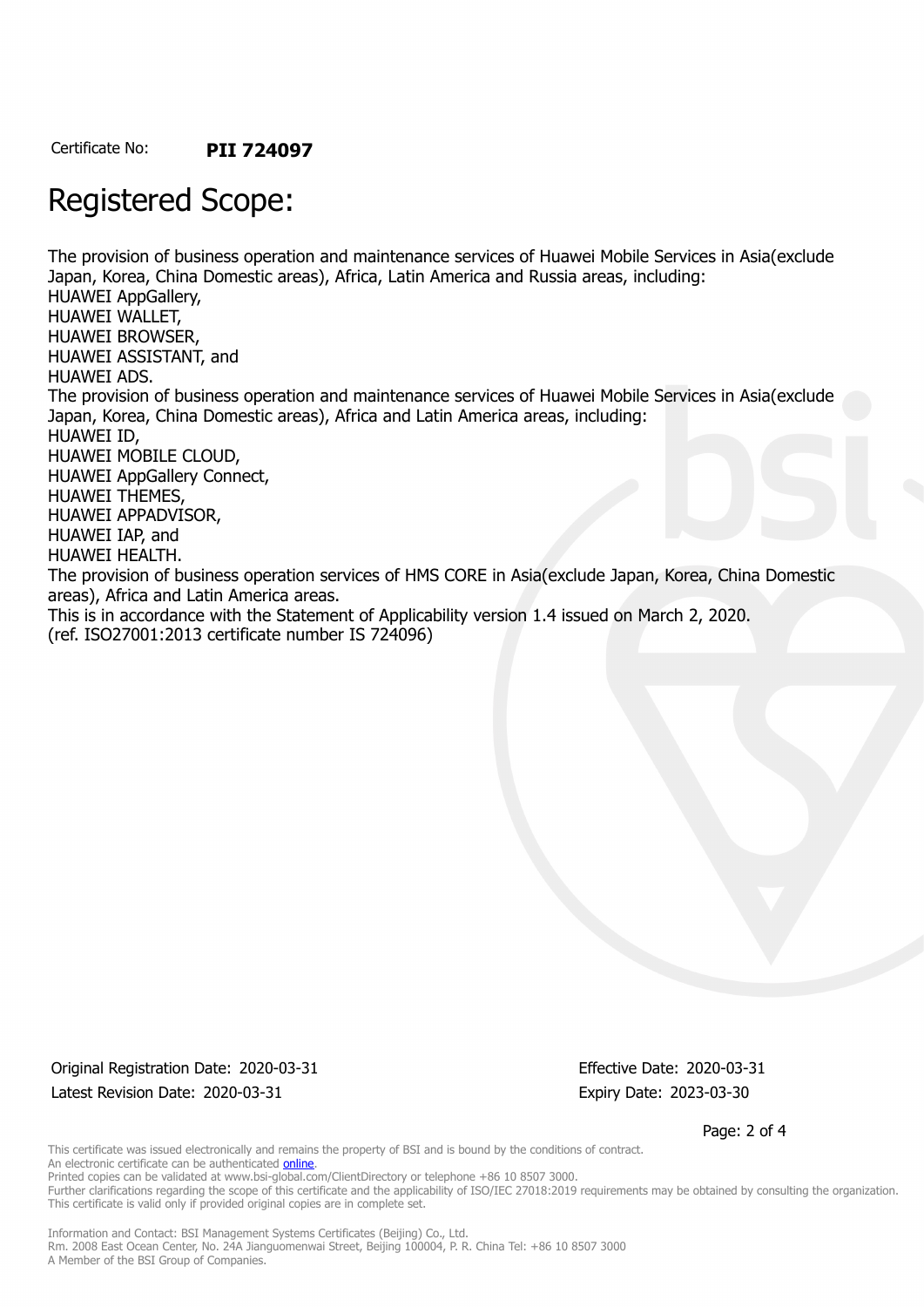#### Certificate No: **PII 724097**

| Location                                                                                                                                                      | <b>Registered Activities</b>                                                                                                                                                                                                                                                                                                                                                                                                                                                                                                                                                                        |
|---------------------------------------------------------------------------------------------------------------------------------------------------------------|-----------------------------------------------------------------------------------------------------------------------------------------------------------------------------------------------------------------------------------------------------------------------------------------------------------------------------------------------------------------------------------------------------------------------------------------------------------------------------------------------------------------------------------------------------------------------------------------------------|
| Huawei Services (Hong Kong) Co., Limited<br>Room 03, 9/F, Tower 6, the Gateway<br>No. 9 Canton Road<br>Tsim Sha Tsui, Kowloon<br>HongKong<br>China            | The provision of business operation services of Huawei<br>Mobile Services in Asia(exclude Japan, Korea, China Domestic<br>areas), Africa and Latin America areas, including:<br>HUAWEI ID,<br>HUAWEI MOBILE CLOUD,<br>HUAWEI AppGallery,<br>HUAWEI AppGallery Connect,<br>HUAWEI THEMES,<br>HUAWEI APPADVISOR,<br>HUAWEI WALLET,<br>HUAWEI IAP,<br>HUAWEI BROWSER,<br>HUAWEI ADS,<br>HUAWEI HEALTH,<br>HUAWEI ASSISTANT, and<br>HMS CORE.<br>This is in accordance with the Statement of Applicability<br>version 1.4 issued on March 2, 2020.<br>(ref. ISO27001:2013 certificate number IS 724096) |
| Huawei Services (Hong Kong) Co., Limited<br>Survey No.37, Next to, EPIP Zone<br>Kundalahalli Village, Whitefield<br>Bengaluru<br>Karnataka<br>560037<br>India | The provision of maintenance services of Huawei Mobile<br>Services in Asia(exclude Japan, Korea, China Domestic<br>areas), Africa, Latin America and Russia areas, including:<br><b>HUAWEI AppGallery,</b><br>HUAWEI WALLET,<br><b>HUAWEI BROWSER,</b><br>HUAWEI ASSISTANT, and                                                                                                                                                                                                                                                                                                                     |
|                                                                                                                                                               | HUAWEI ADS.<br>The provision of maintenance services of Huawei Mobile<br>Services in Asia(exclude Japan, Korea, China Domestic<br>areas), Africa and Latin America areas, including:<br>HUAWEI ID,<br>HUAWEI MOBILE CLOUD,<br><b>HUAWEI AppGallery Connect,</b><br>HUAWEI THEMES,<br>HUAWEI APPADVISOR,<br>HUAWEI IAP, and<br>HUAWEI HEALTH.<br>This is in accordance with the Statement of Applicability<br>version 1.4 issued on March 2, 2020.<br>(ref. ISO27001:2013 certificate number IS 724096)                                                                                              |

Original Registration Date: 2020-03-31 Effective Date: 2020-03-31 Latest Revision Date: 2020-03-31 Expiry Date: 2023-03-30

Page: 3 of 4

This certificate was issued electronically and remains the property of BSI and is bound by the conditions of contract. An electronic certificate can be authenticated [online](https://pgplus.bsigroup.com/CertificateValidation/CertificateValidator.aspx?CertificateNumber=PII+724097&ReIssueDate=31%2f03%2f2020&Template=cnen).

Printed copies can be validated at www.bsi-global.com/ClientDirectory or telephone +86 10 8507 3000.

Further clarifications regarding the scope of this certificate and the applicability of ISO/IEC 27018:2019 requirements may be obtained by consulting the organization. This certificate is valid only if provided original copies are in complete set.